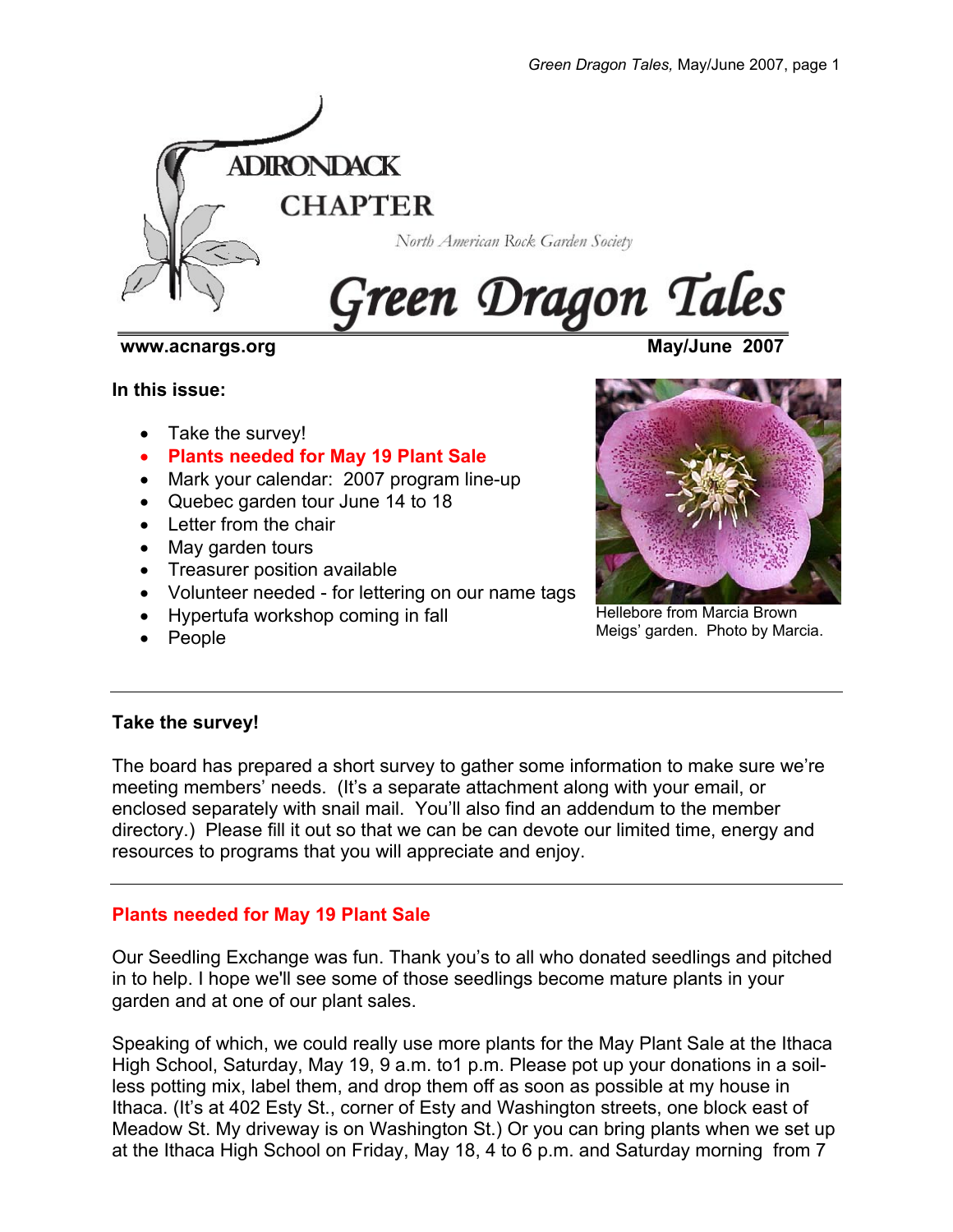to 9 a.m. Please try to get your plants to us early. Once the sale starts our table gets mobbed!

We're still looking for volunteers to work a couple of hours setting up on Friday and Saturday, and helping with sales on Saturday. If I don't speak to you before the sale, please do come by and see if we need help. There's always plenty to do.

Remember that ACNARGS members will receive a 25% discount at the sale. New and rejoining members will also receive the discount. If you have any questions about plant sales, don't hesitate to ask: dwm23@cornell.edu or 607-342-3660.

Happy plant hunting!

# *David Mitchell, Plant-sale coordinator*

# **Mark your calendar: 2007 program line-up**

**May 19 – Plant Sale,** Ithaca High School

**June 14-18 – Quebec gardens tour.** Stops include Maria Galetti's Alpine Mt Echo Gardens in Sutton, Quebec, and Frank Cabot's garden. Les Quatre Vents. See article below.

**August 18 – Picnic and members-only plant sale.** Bill Plummer, Gangs Mills (near Painted Post), N.Y., will host.

**September 15 – Ellen Hornig,** proprietor of Seneca Hill Perennials and well known to many chapter members, will talk on woodland plants and other treasures from her garden/nursery. Location to be announced.

**September 29 (tentative) – Hypertufa workshop** with Art Friedel, Watson Greenhouse, Lafayette, N.Y.

**October 21 – Janis Ruksans,** owner of Ruksans Bulbs Nursery in Latvia, a world renowned bulb grower and collector and author of five books on bulbs will speak. **Note this meeting will be on a Sunday** due to Ruksans' tight speaking schedule. 404 Plant Science. Brown bag lunch at noon. Program begins at 1 p.m.

**November 10 – Annual meeting and dish-to-pass.** 404 Plant Science. Brown bag lunch at noon. Location to be announced.

# **Quebec garden tour June 14 to 18**

We had a great time touring Stonecrop April 28. (That's me visiting with a new friend I met there.) Now we're gearing up for a more ambitious, multiday tour of gardens in Quebec.

We'll travel first to Frank Cabot's garden, Les Quatre Vents, 90 minutes north of Quebec City (More info about Cabot's world-famous garden: pss.uvm.edu/ppp/gardens/gm0802.htm. We'll

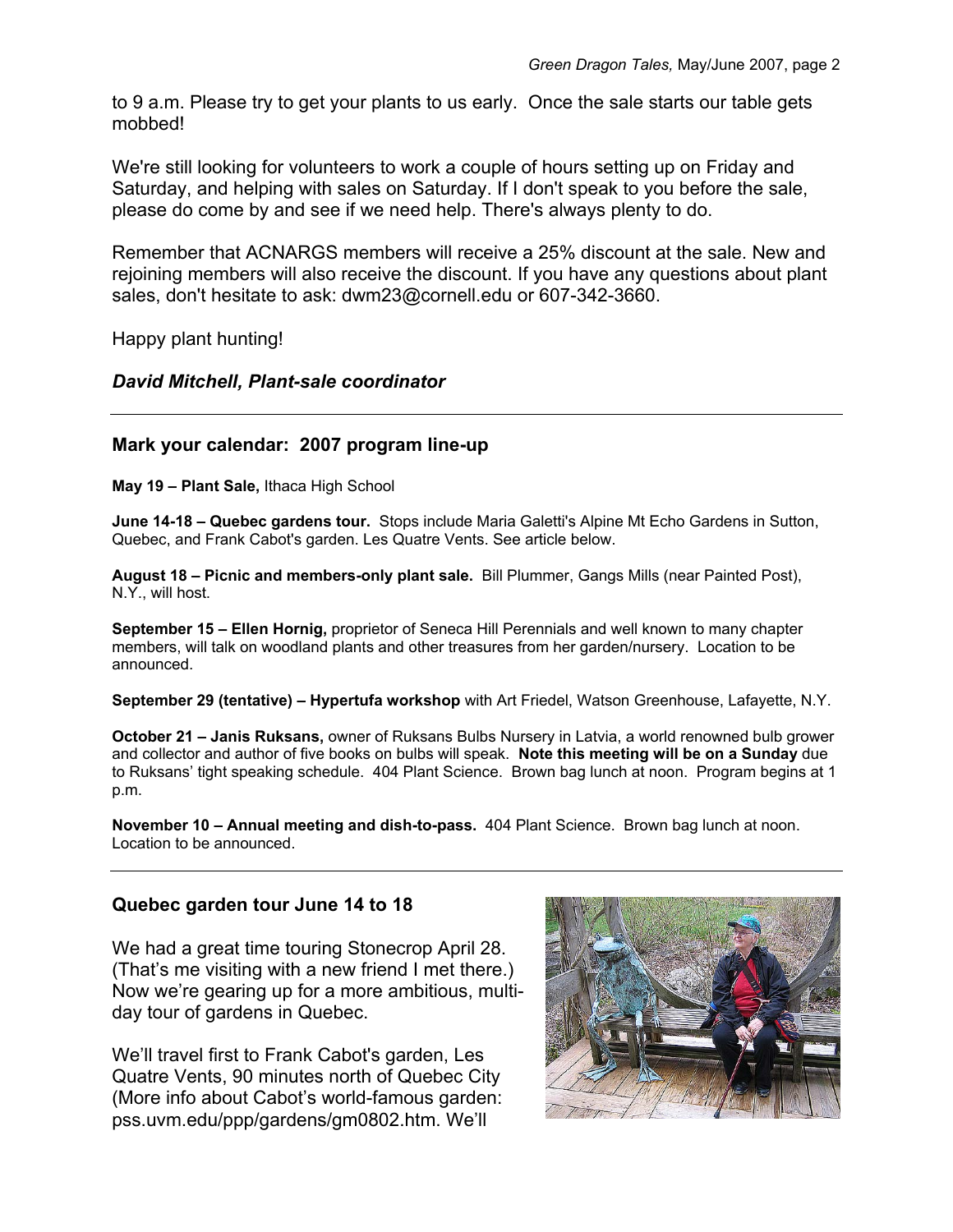spend Thursday and Friday nights at Au Petit Berger in La Malbaie. On Saturday we'll head south to Maria Galetti's Alpine Mt Echo Gardens in Sutton, Quebec, near the Vermont border (www.alpinemtecho.com).

We will start our trek on Thursday, June 14. Some will return on Sunday, June 17 while others of us will stay an extra day to deal with the inspection needed to bring everyone's plants back across the border. It's not too late to join the group. Contact me as soon as possible for more details: bji1@cornell.edu, 607-539-6484.

## *Billie Jean Isbell, Garden trips/tours coordinator*

## **Letter from the Chair**

Spring seems to finally have arrived for good. For us the busy time begins. I was just out working in light rain; fortunately tomorrow promises to be drier and I have plans to start digging and potting for our plant sale on May 19. As you know, this is our largest fundraiser of the year and arguably the most fun. Not only do you get to share the excess from your garden, you get to buy plants from our booth at a 25% member discount (reason enough to join if you haven't done so yet). **And** with so many plant vendors attending, it's a one-stop shopping spree to start fulfilling your 2007 gardening fantasies.

David Mitchell is our Plant Sale Coordinator and he has outlined in this newsletter everything you need to know about potting up your divisions. We can really use your help with donations but also with our set-up on Friday and before and during the sale on Saturday. It's a great short-term volunteer opportunity that allows you to get to know fellow Chapter members too! Please join us.

We had a great turn-out for our April meeting with our speaker Liz Knowles as she took us along on her plant expeditions around the world. Following her talk we held our annual seedling exchange, which was **free** for the very first time. We had an extensive selection with special thanks to all who brought seedlings to share. They all disappeared and I hope you'll tend them along. Best of luck (I know they can be tricky despite our best care) and please share your successes.

Between now and September we depart from our typical speaker meetings. Our usual May 19 meeting date is our plant sale, June 14 to 18 we have planned a fabulous overnight trip, July at this point has nothing scheduled (as is often the case), and August 18is our annual picnic and members only sale. Additionally, this newsletter combines May and June, so your next newsletter will arrive in July to remind you of our resumption of Chapter activities.

The Wurster Study Group will be meeting on an ad hoc basis throughout the summer. If you wish to receive notices about their work sessions, please contact me at cme24@cornell.edu or at 607-387-5823. By the time you receive this newsletter we expect to have planted over 55 newly purchased plants in the Wurster Garden. I hope when you visit Ithaca over the summer that you'll take a moment to check out the garden to see what's of interest. Note, we hope to capture its progress photographically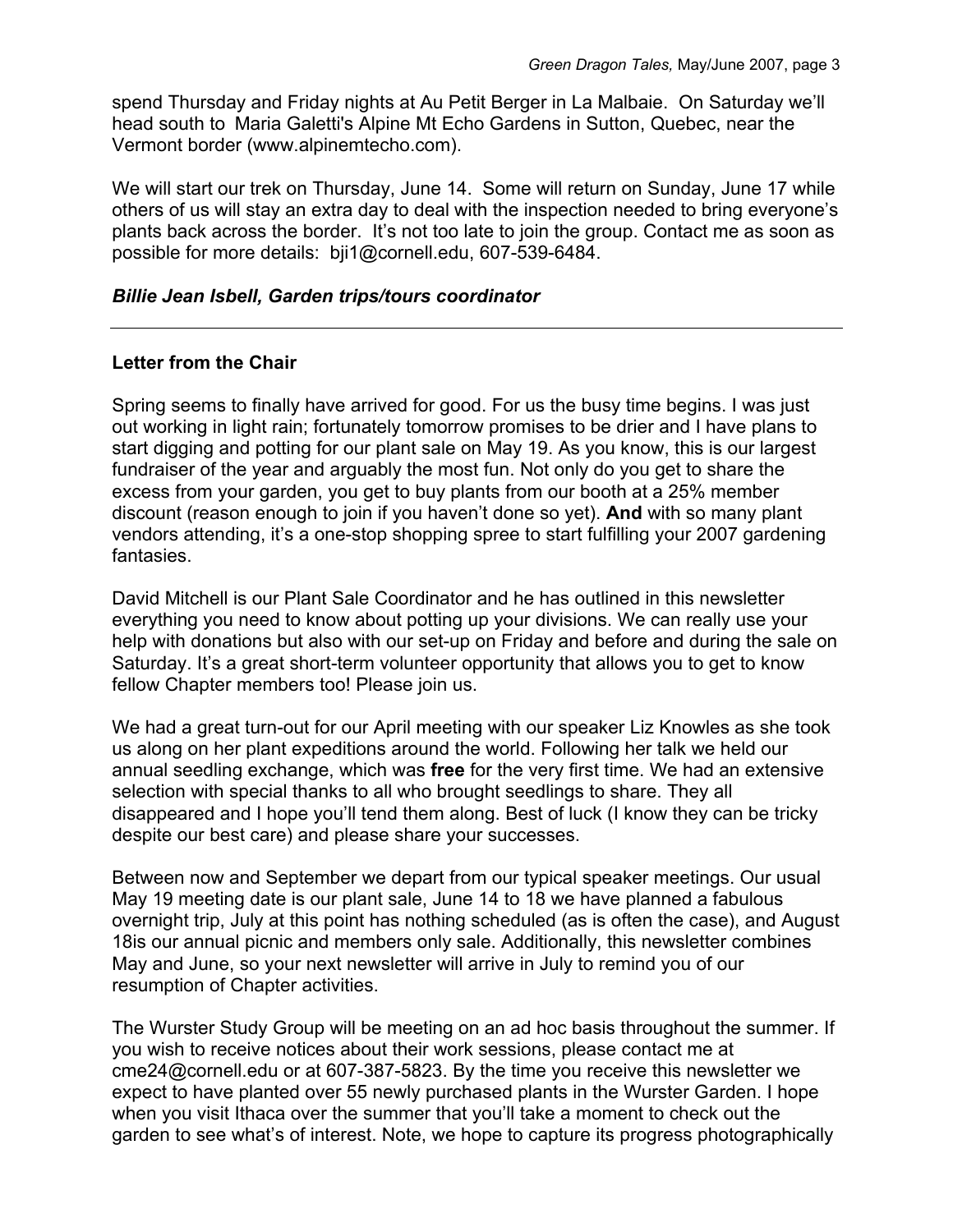so another way you can experience the garden is to check for new postings on the Chapter website (www.acnargs.org).

Just thinking about all the activity ahead is making me tired! But oh, the joys and the rewards!

Happy gardening all,

## *Carol Eichler, chair*

## **May garden tours**

If you can't wait for our August 18 picnic to see **Bill and Jane Plummer's woodland garden** near Painted Post, they'll be having an Open Garden on Sunday, May 20 from 12 noon to 5 p.m. Here's what you'll see:

An award winning native plant garden under mature oaks, pines and hickories featuring Trilliums, Bloodroot, Virginia Bluebells, Jack-in-the-Pulpits and many other wildflowers planted in masses. As you enter, the driveway is lined with *Epimedium rubrum*. Numerous paths wander throughout both front and back woods allowing close-up views of the plants. There are scores of ferns, both native and exotic, scattered throughout the woods and along a Pteridophyte Ptrail. Bill has planted numerous understory trees including Dogwoods, Redbuds, Silverbells, a Paper Bark Maple and various striped Maples. The shrub border consists mostly of native plants and provides privacy as well as obscuring the deer fence. A large collection of Rhododendrons, Azaleas and Mountain Laurel provide bloom from April into July. A half dozen stone walls provide sunny sites for rock garden plants and shady sites for shade lovers. A perennial bed in front is filled with Hellebores, spring bulbs and a host of perennials. The flagstone patio is ringed with flowering shrubs and trees and allows a view of the back woods. A flower bed off the flagstone patio in back contains more shade plants. Still another bed is home to a collection of Epimedium and Astilbe providing color both in spring and in summer.

**From the South:** Take Exit 3 from Rte 15. Follow Rte 417 into Gang Mills to the 3rd light at Beartown Road. Take a left on Beartown. In a mile the road will swing to the left. Go straight on Swan Lane and take an immediate right on Badger Lane. Proceed through the next intersection (Chatfield Place) and bear right at the Yield sign (Fox Lane). Go straight at the next intersection (Weston Lane). We are the third house on the right.

**From the North and West:** Take Exit 44 toward Gang Mills (Do not take Rte 15 to Williamsport). Turn right at the flashing red light and left at the traffic signal at the foot of the ramp (Canada Rd). Turn right at the next light (Robert Dann Drive) and left at the light onto Chatfield Place (The entrance to Home depot and Wal-Mart will be to your right). In one mile turn right on Weston and an immediate right onto Fox Lane. We are the third house on the right.

**From the East:** Take Exit 44 toward Gang Mills (Do not take Rte 15 to Williamsport). Turn left at the traffic light at the top of the ramp. Turn left at the light at the bottom of the ramp (Canada Rd). Turn right at the next light (Robert Dann Drive) and left at the light onto Chatfield Place (The entrance to Home depot and Wal-Mart will be to your right). In one mile turn right on Weston and an immediate right onto Fox Lane. We are the third house on the right.

Note: Should you inadvertently take Rte 15 proceed to Exit 3 and follow the first set of directions. Please park head in on the grass strip by the road!

**The Garden Conservancy** is sponsoring Open Days tours in Tompkins County on May 19, June 9, and July 14 include Hitch Lyman's, Myers Gardens, Jim Eavenson, Posner Garden, Medicine Tree Farm, Hospicare, Ann M. and Carlton J. Manzano Garden, Cayuga Daylilies, Roseanne and Joe Moresco, Mount Garden, and Lion Garden. For descriptions, directions and which garden is open on which date, visit the Garden Conservancy website: www.gardenconservancy.org/opendays